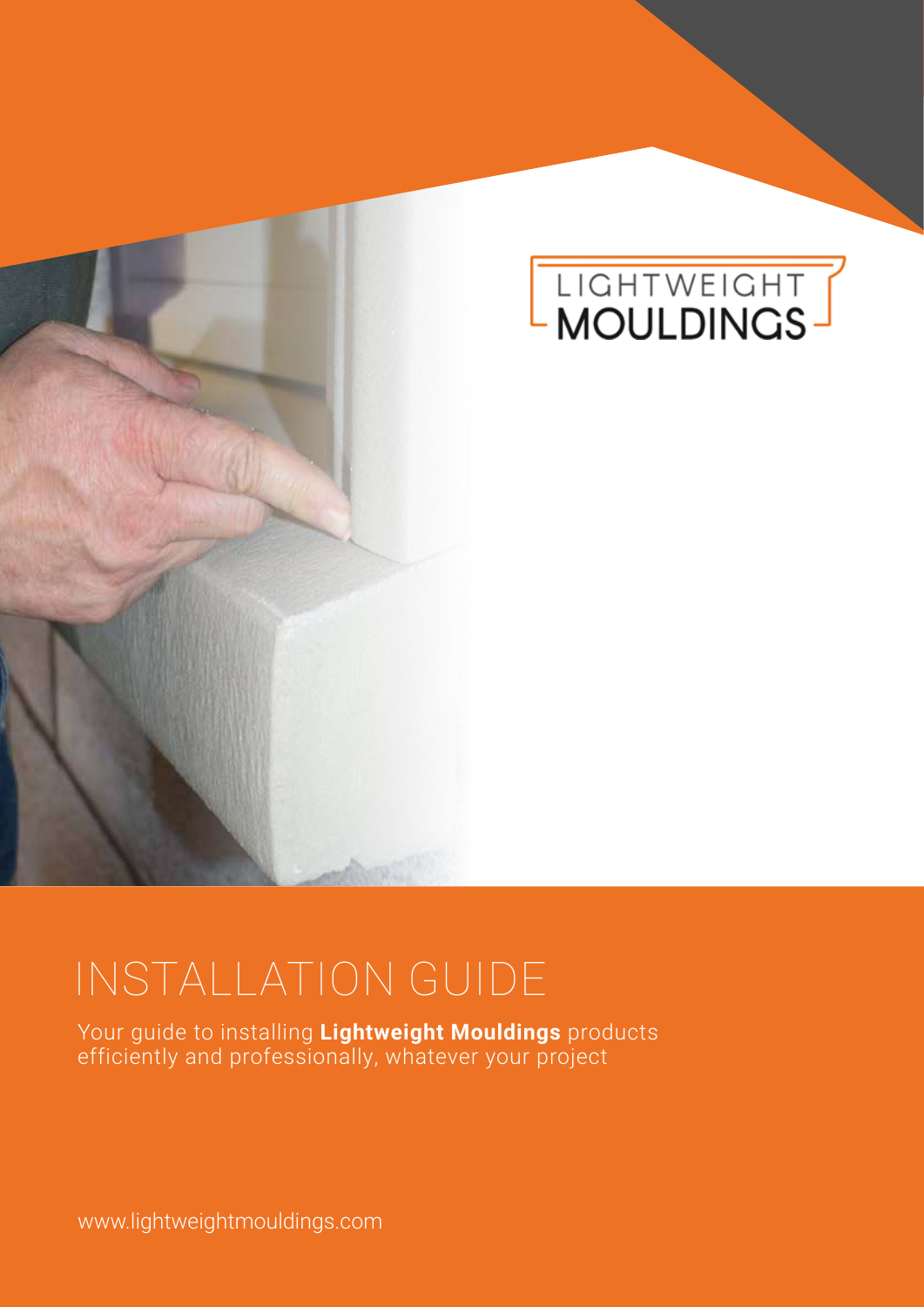# **LIGHTWEIGHT MOULDINGS GENERAL INSTALLATION GUIDE**



**We recommend that your Lightweight Mouldings are installed by a competent general builder/contractor, who is experienced in the installation of external mouldings of all types.**

# DELIVERY ADVICE

- $\checkmark$  Check your delivery if you notice something missing or damaged, please contact Customer Care immediately.
- $\checkmark$  Any transport related damages should be recorded on your delivery note. If possible, a picture record should be taken of the damaged item and sent to our customer care team on +353 21 201 9056.
- $\checkmark$  Small scratches and nicks in the resin coating can occur. These small imperfections can be filled, buffed out with fine sandpaper and re-sealed or painted.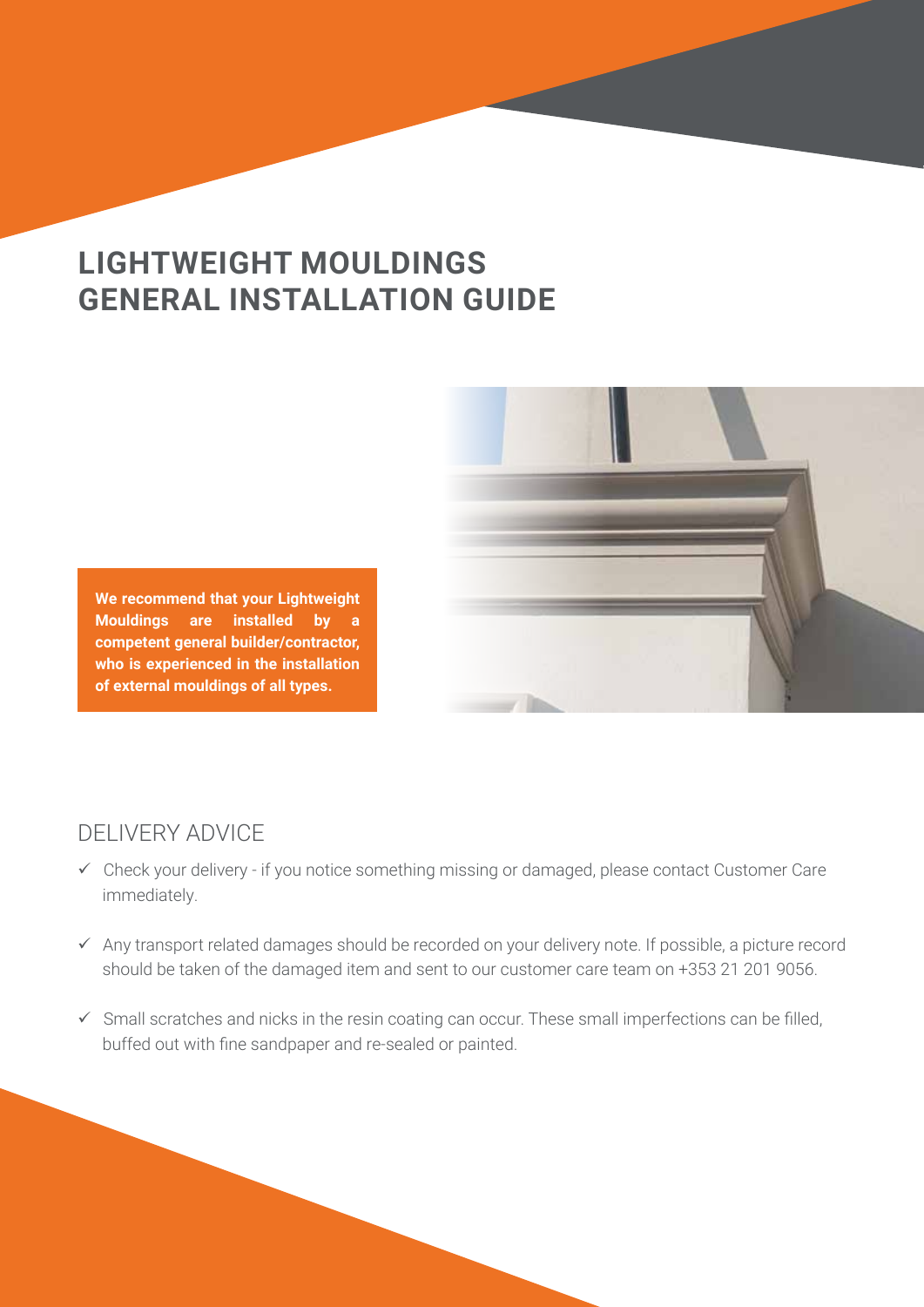# STORAGE ADVICE

- $\checkmark$  Take care to avoid damage to products during their unloading and storage.
- $\checkmark$  The products must be stored on a level surface and protected from dirt and moisture.
- $\checkmark$  It is recommended that products be stored in an interior space with a normal moisture level.
- $\checkmark$  In the event that products must be stored outside, they should be protected against the elements (direct sunlight, rain, etc.).
- $\checkmark$  Products must be flat prior to installation any curving that may occur due to transportation or poor storage must be addressed prior to installation to ensure good bonding and correct fitting.
- $\checkmark$  Please contact our technical team with any queries prior to installation on +353 21 201 9056.



**Our product range is super lightweight, making it easy to handle and quick to install**

#### AFTERCARE

Your product should to be maintained regularly to ensure optimal performance.

Please refer to the Lightweight Mouldings Maintenance Guides for further support and best practice in caring for your product.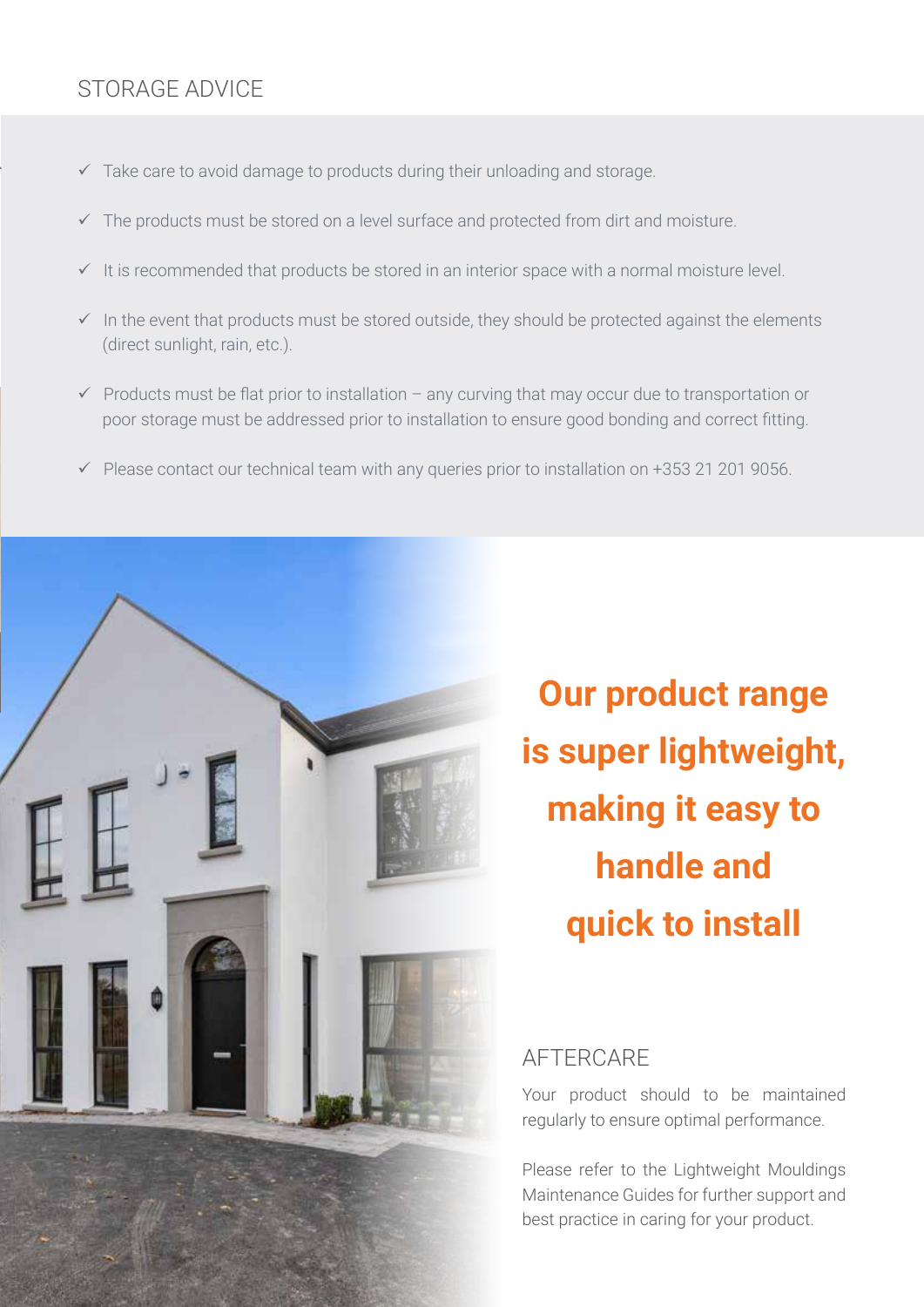# **PREPARING FOR INSTALLATION**

All Lightweight Mouldings products can adhere to concrete, engineered timbers such as plywood or OSB, finished exterior plaster and render. We recommend fixing with low expansion foam.

If fixing the product in unfavourable weather conditions such as strong winds or rainfall, it is recommended to use sheltered scaffolds where possible to keep both the mouldings and low expansion foam dry.

Our products are light, so applying moulding supports is not generally required for most small and medium sized mouldings.

However, in the case of larger profiles such as string course and soffit mouldings, supports can of course be used to assist until the low expansion foam sets.

Screws or nails can be used as a mechanical fixing, but must be removed after the low expansion foam sets and the mouldings are fixed. Screws or nails left in fixed mouldings can rust and discolour the finish, or lead to the moulding cracking over time.



# INSTALLATION TOOLS

Practical tools to have to hand include:

- $\checkmark$  Passive Sills Adhesive / Low expansion foam
- $\checkmark$  Good quality, wide toothed saw
- $\checkmark$  Calibrated Passive Sills tape measure
- $\checkmark$  Passive Sills sealer
- Laser level
- $\checkmark$  Square and pencil
- $\checkmark$  Course sanding pad

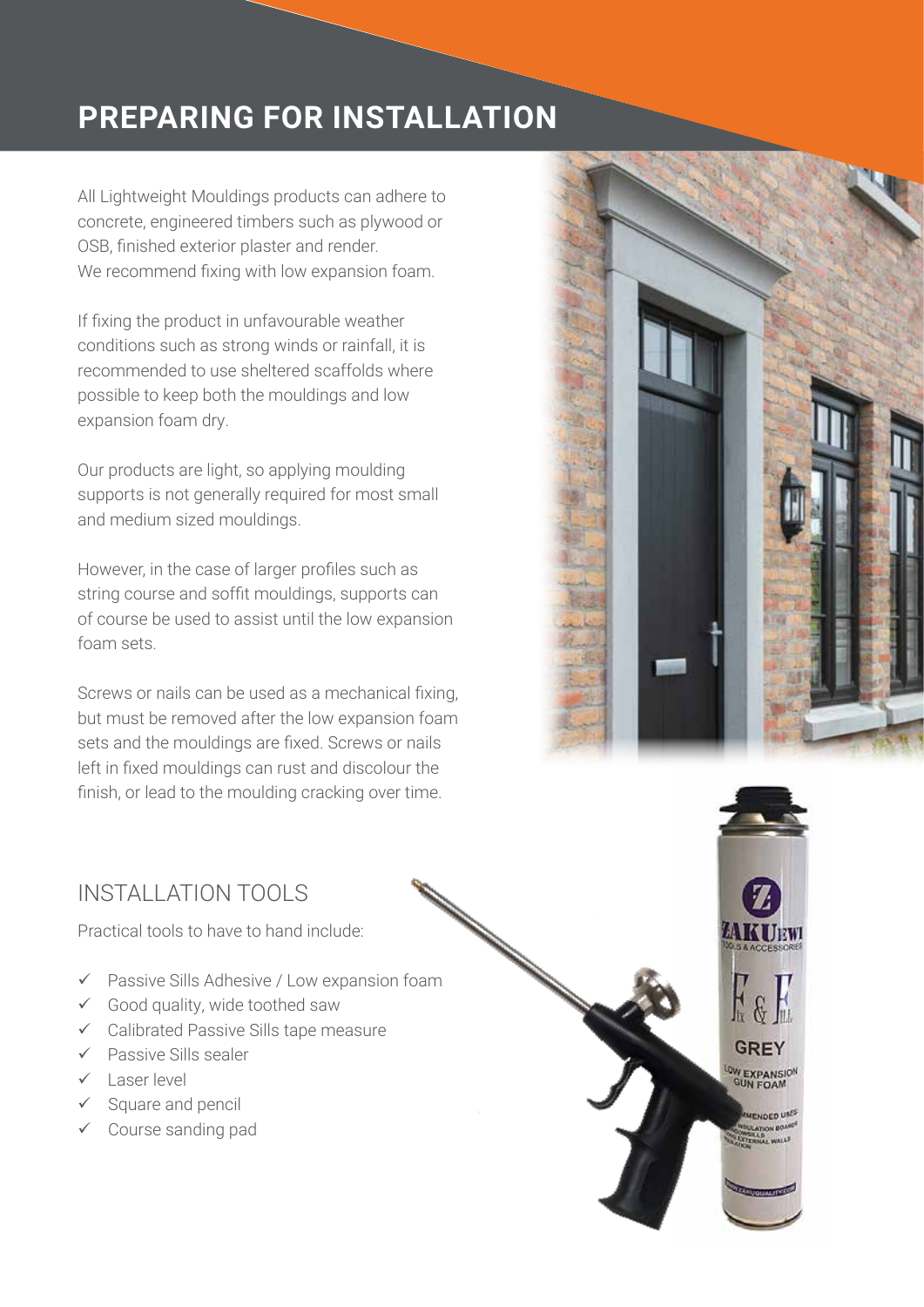# **STEP BY STEP STANDARD INSTALLATION**

# **1**

When installing a Lightweight Moulding product, it is important to measure accurately, prior to cutting and fixing the moulding.



# **2**

Once lengths have been measured, they can be cut or mitred according to requirements. Scribe cutting is recommended - this involves marking to measure, directly on the profile, to create a line to cut on as a guide.

For a straight edge, mark the line to cut as a guide and cut the profile easily using a wide toothed saw. For a mitred edge, see page 7 of this guide.

# **3**

Once the required length is measured and cut, double check the fit, noting any areas that require sanding to fit neatly or any minor gaps that may require filling after installation.



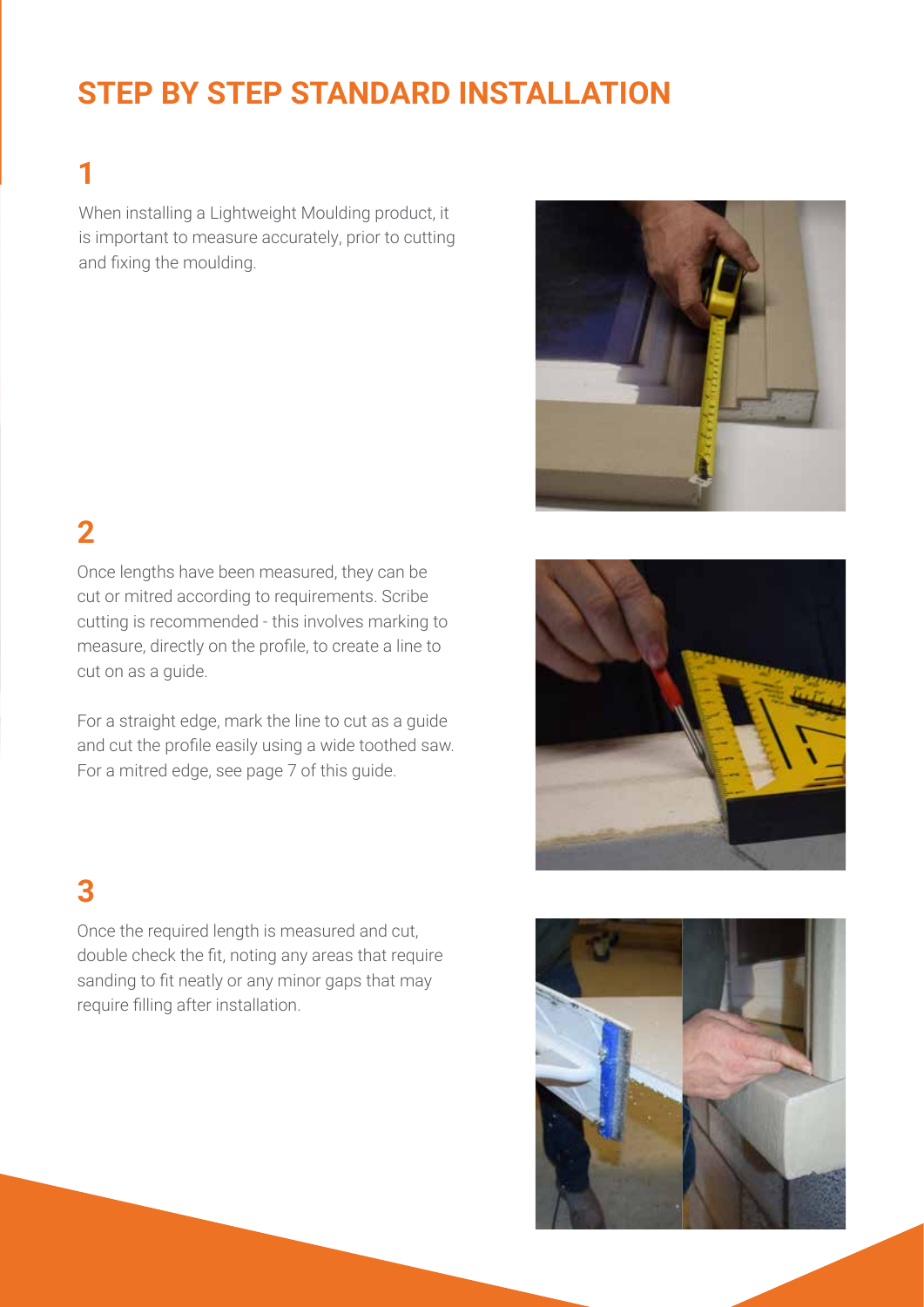**4**

Before installing the length of moulding, remember to clean surfaces of all contaminants, e.g. dust, dirt, grease, paint residues, water etc. The flatness of surfaces should be checked and any excessive irregularities must be made good prior to installation, to ensure that the mouldings are installed with a smooth, in-plane finished surface.

Next, apply a thin but even layer of low expansion foam with a gun to the back of the profile.

# **5**

Carefully install the length of moulding in position and check levels if needed using a level.

Our mouldings are light, so applying supports is not generally required for most small and medium sized profiles. For larger profiles, such as string course or soffit mouldings, support screws or nails can be used as a **temporary** mechanical fixing.

Please remove support screws/nails after the low expansion foam sets and the mouldings are fixed.

# **6**

Finish by filling in any gaps along joins or edges and sand smooth. Or, for a more traditional finish, rub joints with finger tip or pointing tool to emphasise the joint.

Once filling has dried, profiles must be sealed or painted to protect from the elements. Please see the Lightweight Mouldings Maintenance guide for long-term maintenance advice.





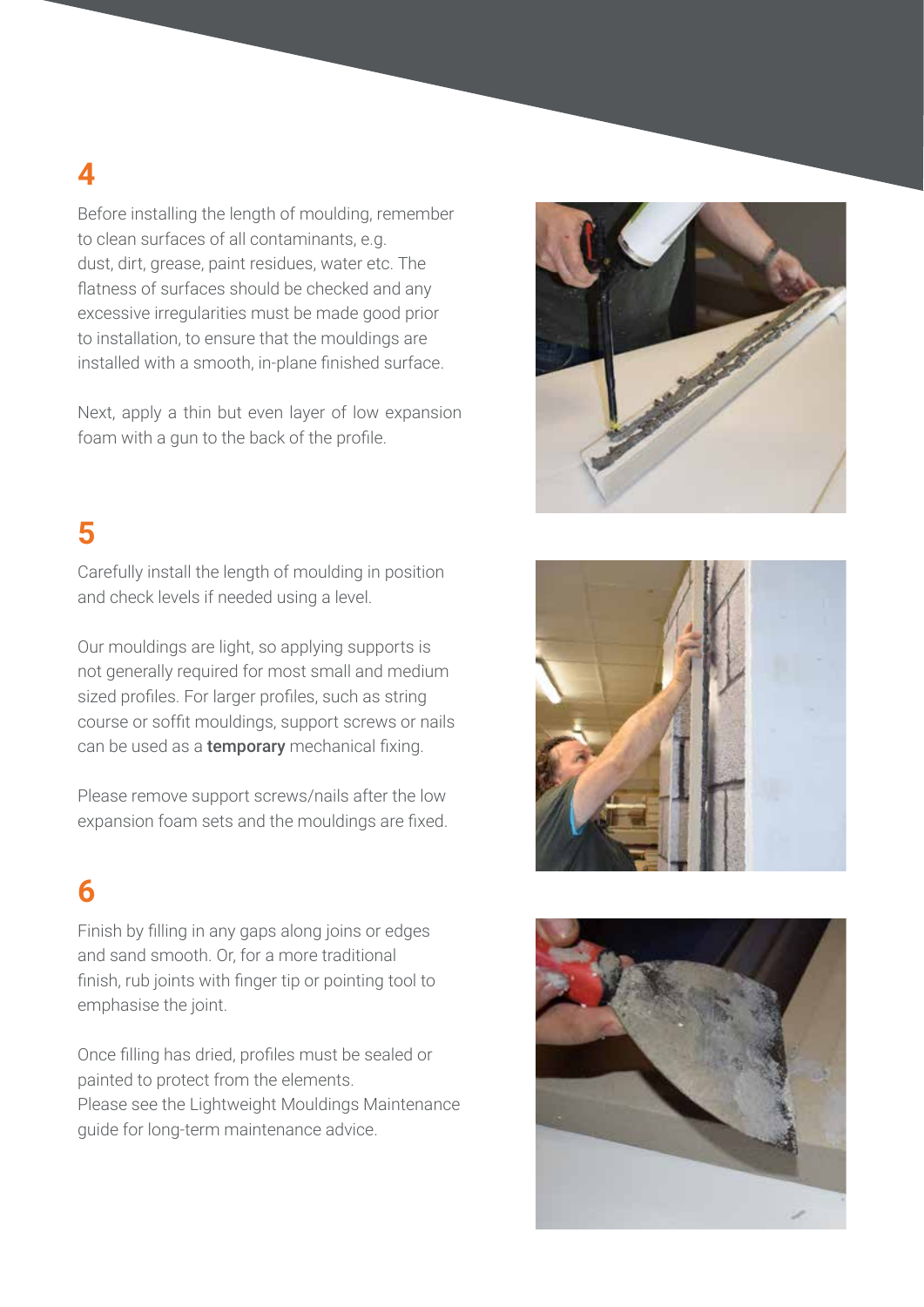#### USEFUL POINTS TO NOTE



If desired, high quality, water based external paint can be applied to mouldings. Apply a watered down coat of your chosen paint to prime the mouldings and then apply top coats in thin layers to prevent cracking.

Profiles should be covered after installation if other construction is continuing. It is recommended that mouldings are fitted after rendering, to avoid any potential water ingress. It is best practice to ensure the building is 100% water tight before carrying out application of mouldings.

Water can get behind standard stone mouldings, which can then freeze and lead to cracks and breaks in the stone profile. Our high density EPS core mouldings are extremely flexible and are designed to move and expand with water and won't break during icy periods.

# **SPECIALISED INSTALLATION**

# HOW TO MITRE LENGTHS OF MOULDING

For mitred joints for windowsills, each individual length measurement needs to include a surplus for mitring the lengths together on site.

To work out the required surplus length, add the width of the moulding onto the length measurement once if mitring one end only, and twice if mitring both ends of the moulding length for installation.

Scribe cut the length of moulding, marking all edges and cut using a wide toothed saw.

Fit as described above.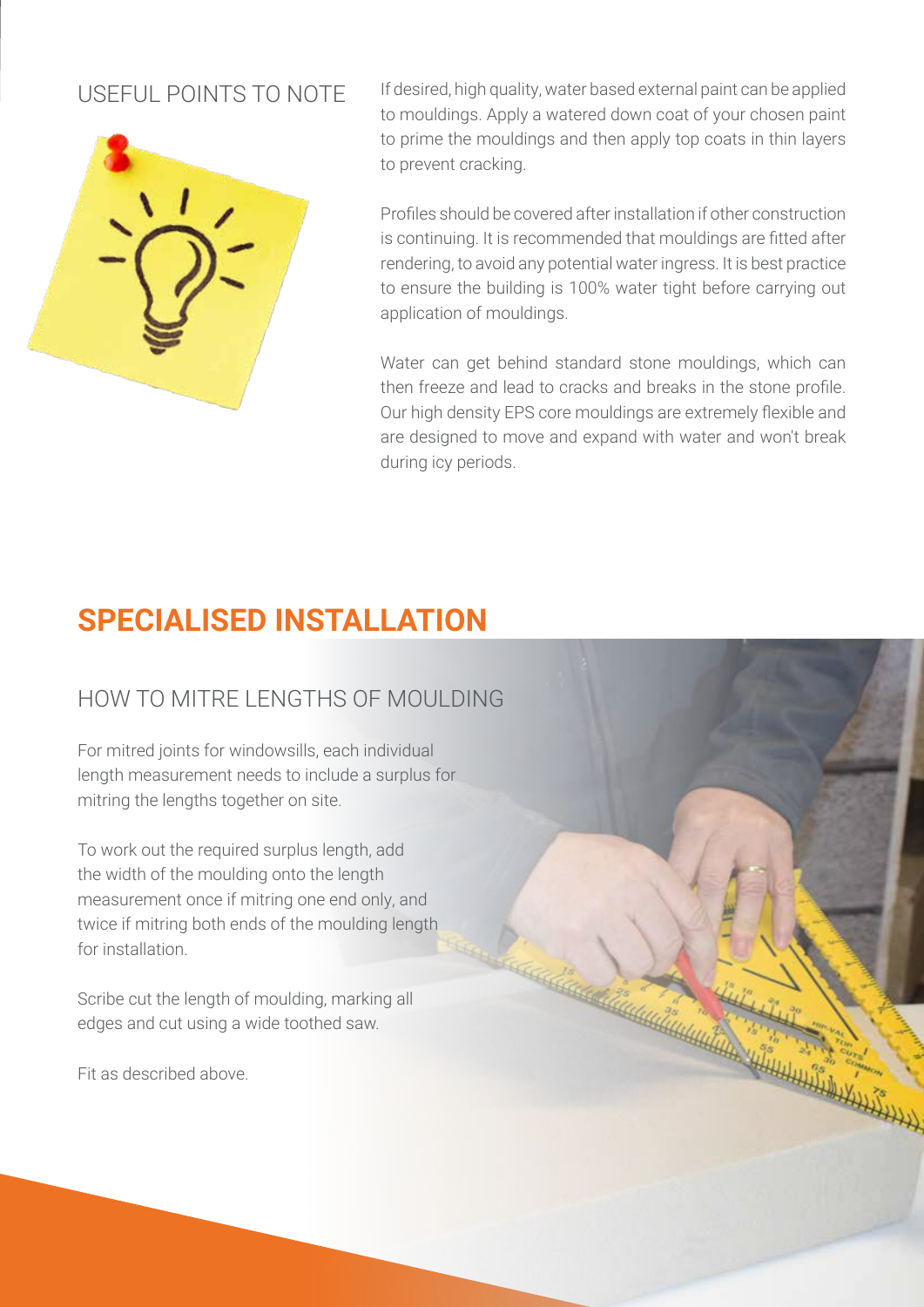#### HOW TO FIT WINDOW REVEALS

Fitting window reveals is a methodical process.

Follow the steps below to ensure a precise fit and good quality finish.

If you have any concerns or difficulties during the fitting process, please contact our technical team who will be happy to assist you on +353 21 201 9056



Fit to sill top first - hold moulding to sill and note the sill edge gap





Scribe cut straight edge and sand to fit, continuing to check against sill top



Measure to top corner measure to top corner measure to top corner measure to the corner measure of  $M$ ark mitred edge on side reveal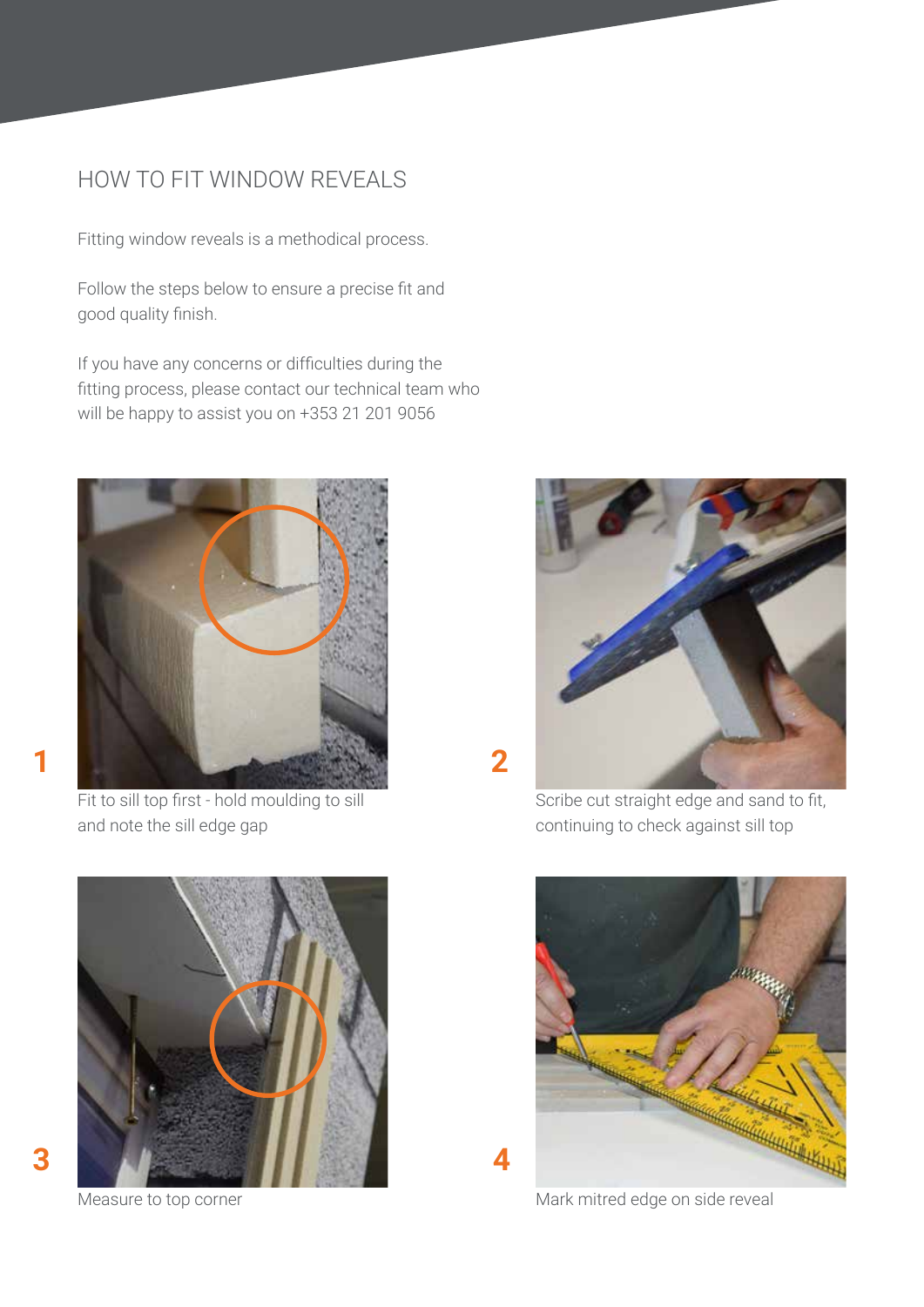

Cut mitred edge with wide toothed saw and double check against reveal



Measure side reveal width



Mark mitred widths to be cut on each piece, side width to top piece and vice versa



Assess reveal width to work out mitred corner required



Measure top reveal width



Cut as before and double check fit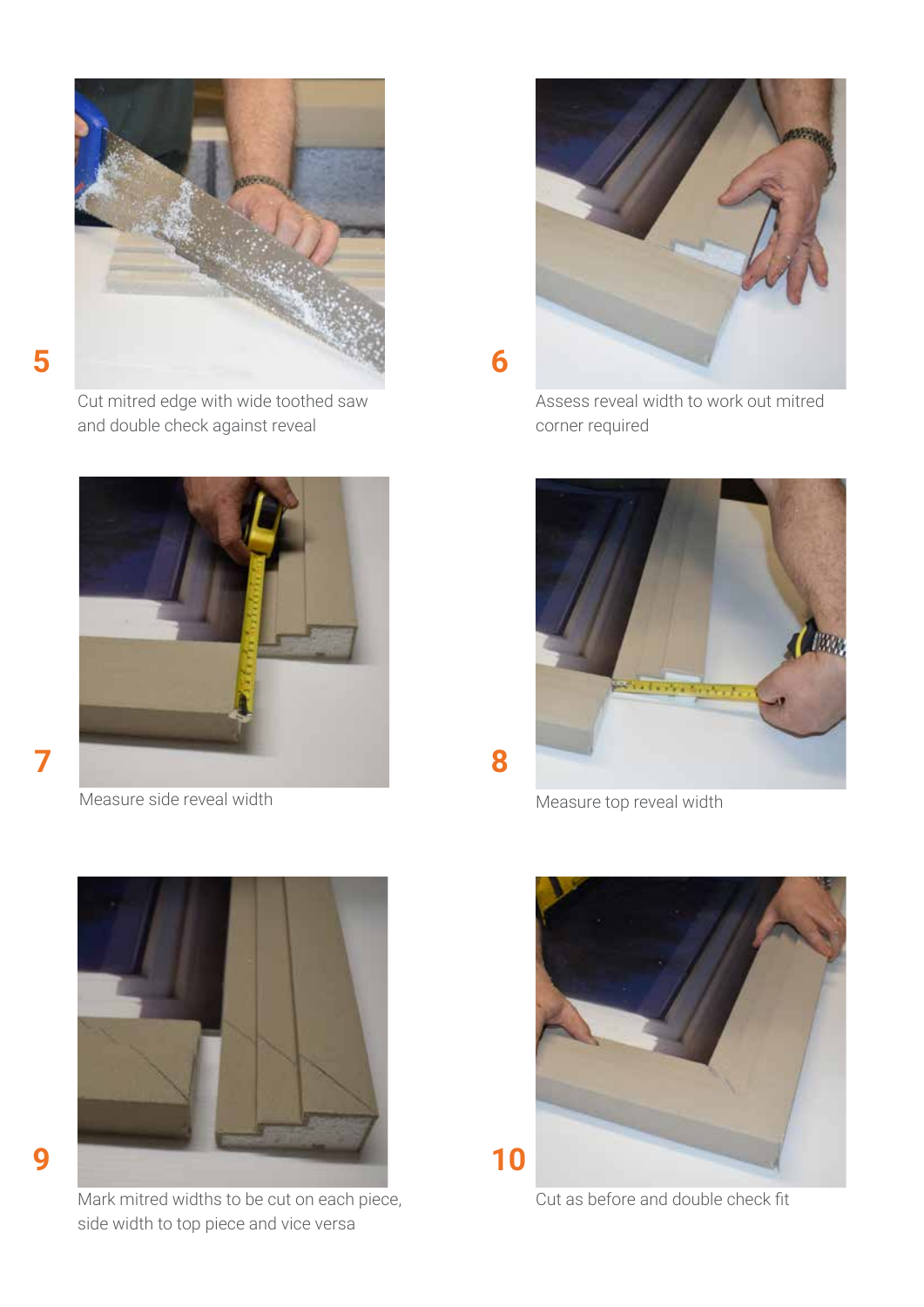

Fit in place using low expansion foam and gun and check levels



Sand and smooth any filled areas when dry and take care to remove support fixings if used



Thumb in resin to seal gaps - take care to check the entire moulding surface



Seal or paint as required

# INSTALLING HYBRID MOULDINGS (e.g. door surrounds)

Lighter hybrid mouldings can be measured, cut, mitred and installed in the same manner as standard mouldings, using low expansion foam as with resin finishes.

For mouldings such as door surrounds and soffit mouldings, where the profiles are heavier or coated at the back, we recommend using low expansion foam or Passive Sills profile adhesive to fix the mouldings in place.

Paint finishes can be applied once the adhesive product is dry.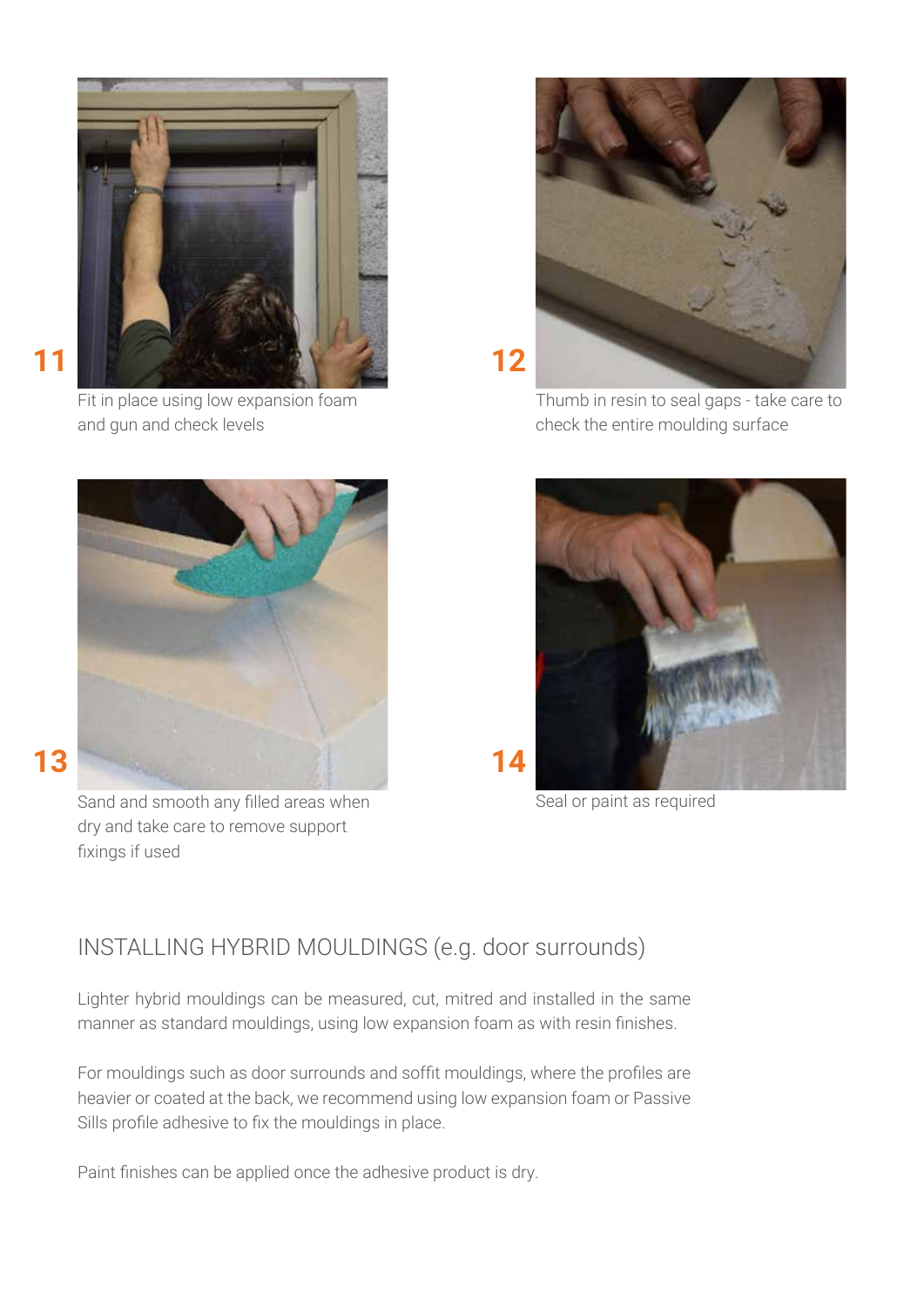\* Terms & Conditions apply



#### **TERMS & CONDITIONS**

**Lightweight Mouldings products come with a 10-year warranty\*, provided products have been correctly installed and regularly maintained. Our warranty does not apply in the following circumstances:**

ANY DAMAGE / MODIFICATION TO THE PRODUCTS RESULTING FROM:

- **x** Negligence or incompetent storage or handling of product
- **x** Failure to install the products in accordance with installation guidelines
- **x** Tampering with the composition of the product
- **x** External factors not due to the product, in particular force majeure, subsidence of the building, organic contamination, heavy contamination of the facade surface resulting from the unfavourable location of the building
- **x** Contractor's errors at point of installation

**All information in this guide, including product descriptions, materials, technical properties, design, visual appearance and illustrations are property of Poly Passive Holdings Ltd, trading as Lightweight Mouldings Ltd.**

**All illustrations in this guide are to be considered merely descriptions, not exact technical drawings. Schemes provide only general principles for installation.** 

**All specific materials, methods, positioning of the products in wall construction etc. depends on the wall construction and may be different from what is found in illustrations in this guide.** 

**It is assumed that installation is done according to general good practices of construction works.** 

**Poly Passive Holdings Ltd hereby reserve the right to make changes in product descriptions, materials, technical properties, design, visual appearance, illustrations etc. without prior notice.**